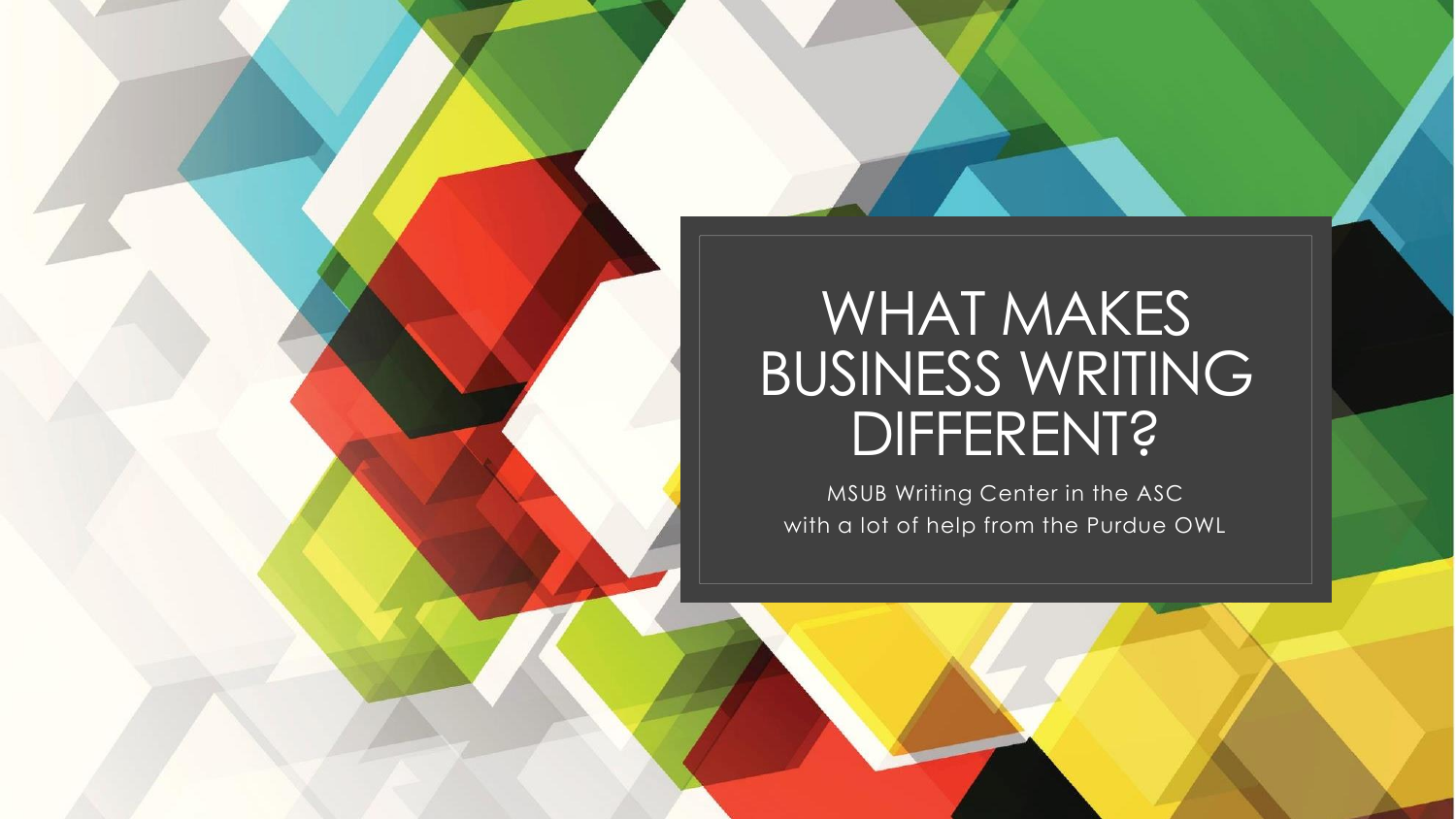Style, tone, and document design depend on rhetorical situation

Fewer formatting restrictions (content over form)

Style driven by discipline (e.g. APA or MLA)

### Higher order concerns (HOCs)

• Purpose, thesis/focus/theme, audience, organization/structure, development/support

### Lower order concerns (LOCs)

• Sentence structure, punctuation, word choice, and spelling

What is Academic Writing?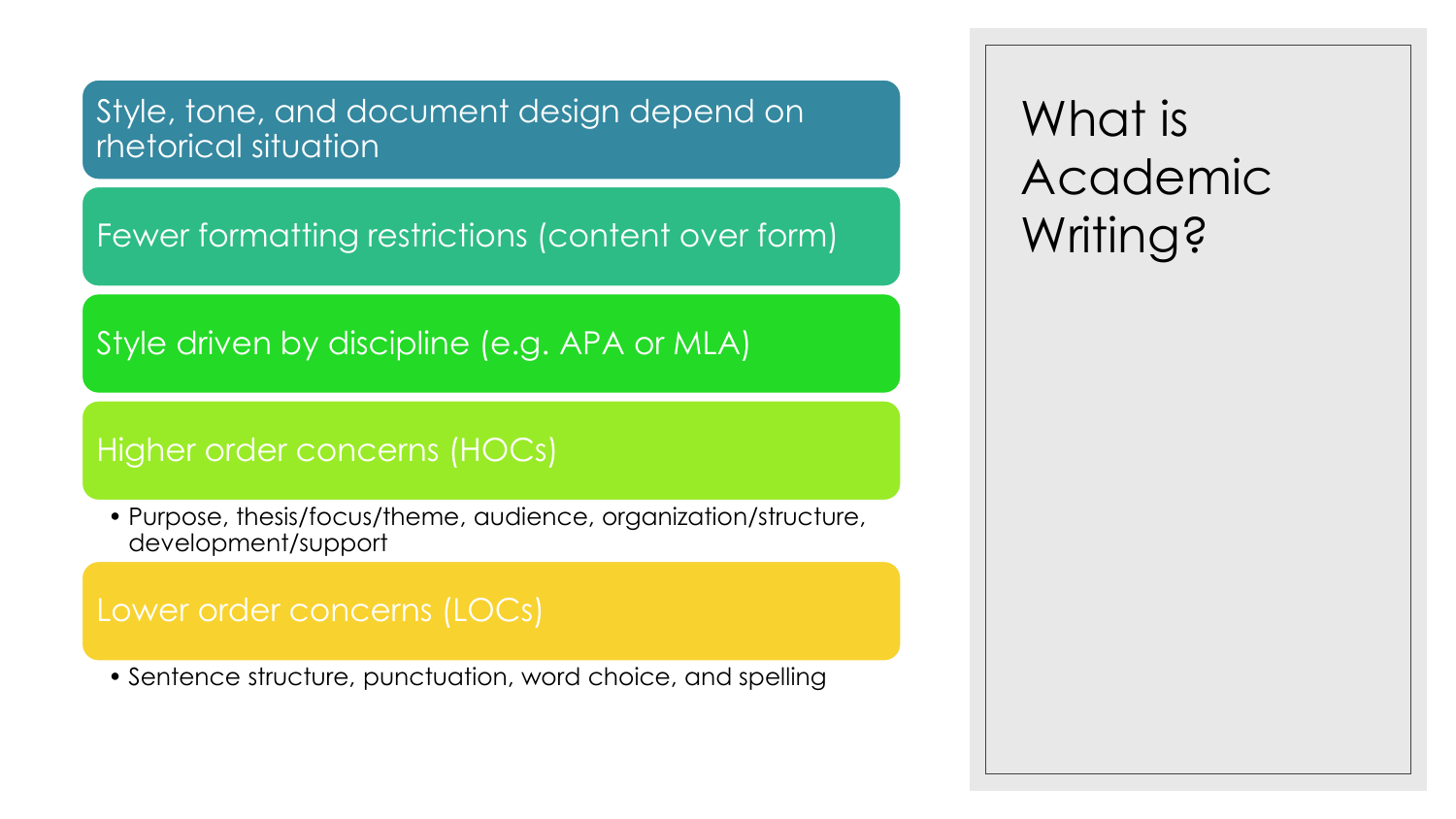# What Makes Business Writing Different?

### Rhetorical Situation

- •Purpose business writing is often persuasive
- •Audience
- •Stakeholders
- •Context

### User-Centered Design

- •Who are your readers?
- •What do they need and expect?
- •What are they going to do with the information you provide?
- •How can you make the information accessible for them?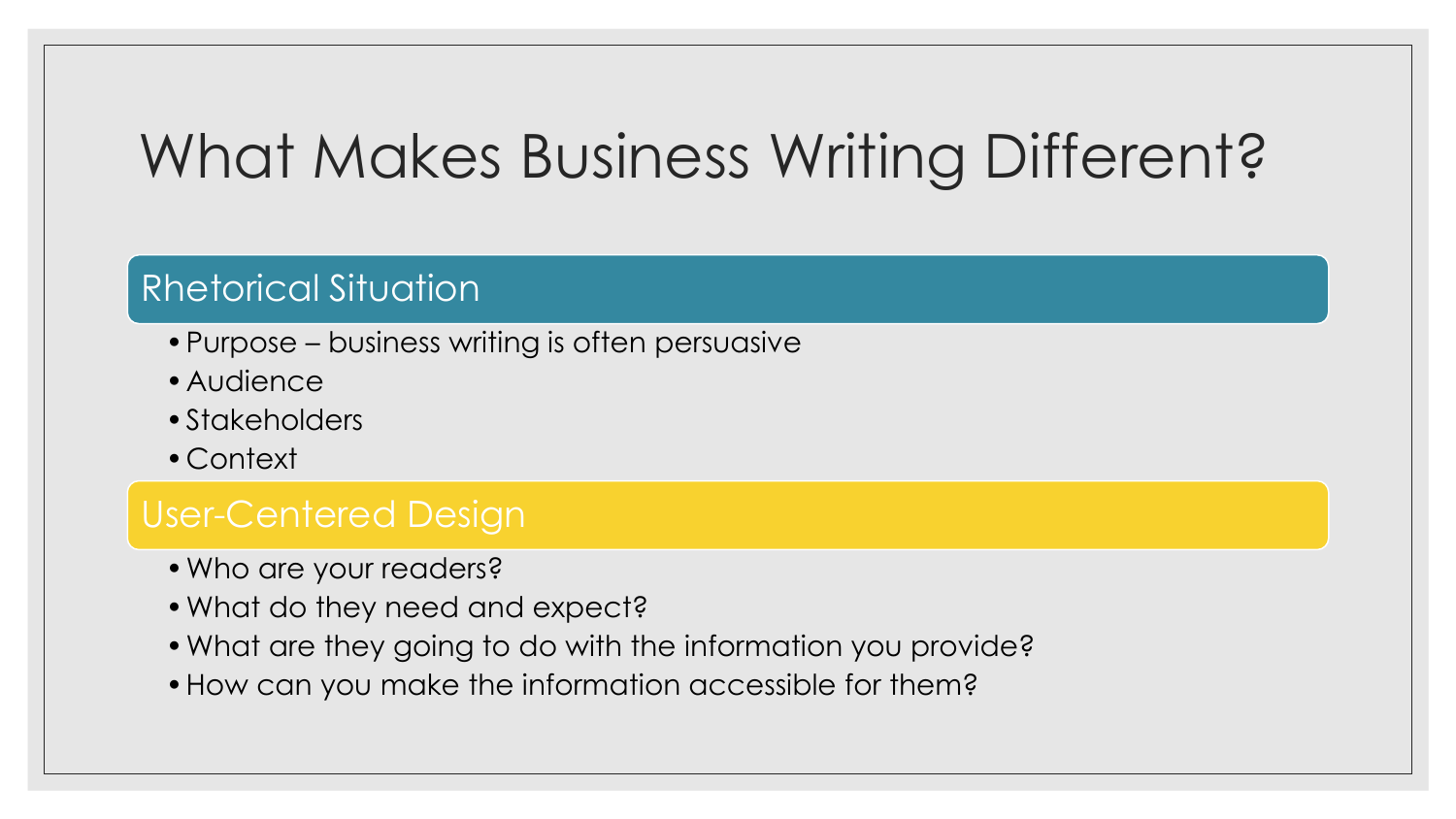#### HOC: Focus and purpose

•Purpose is direct and clear – executive summary •Genre is appropriate to the rhetorical situation

#### HOC: Organization and development

- •Information is organized from general to specific
- •Headings and topic sentences help the reader navigate the document
- •Information is supported by relevant examples, statistics, and findings
- •[HATS Methodology](https://owl.purdue.edu/owl/subject_specific_writing/professional_technical_writing/hats.html)

- •[Paramedic Method](https://owl.purdue.edu/owl/general_writing/academic_writing/paramedic_method.html)  make sentences more concise
- •BLUF (bottom line up front) put the main idea at the beginning of the sentence
- •Subject-verb-object sentence construction the doer and the action at the beginning of the sentence

### [Consider Your](https://owl.purdue.edu/owl/subject_specific_writing/professional_technical_writing/effective_workplace_writing/applying_user_centered_design.html)  Audience

Purdue OWL

→Subject-Specific Writing

→Professional, Technical Writing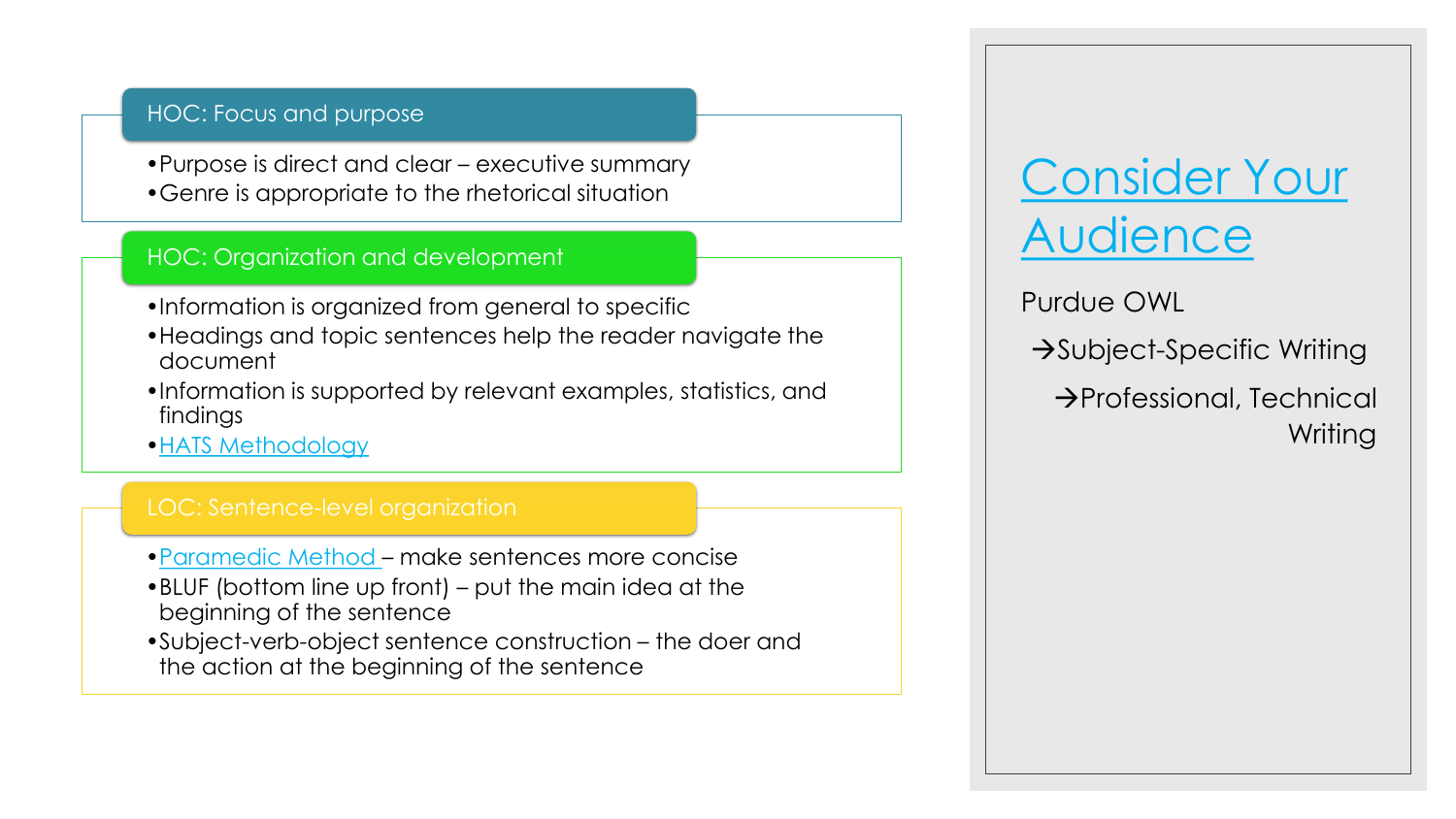# Academic Support Center Resources